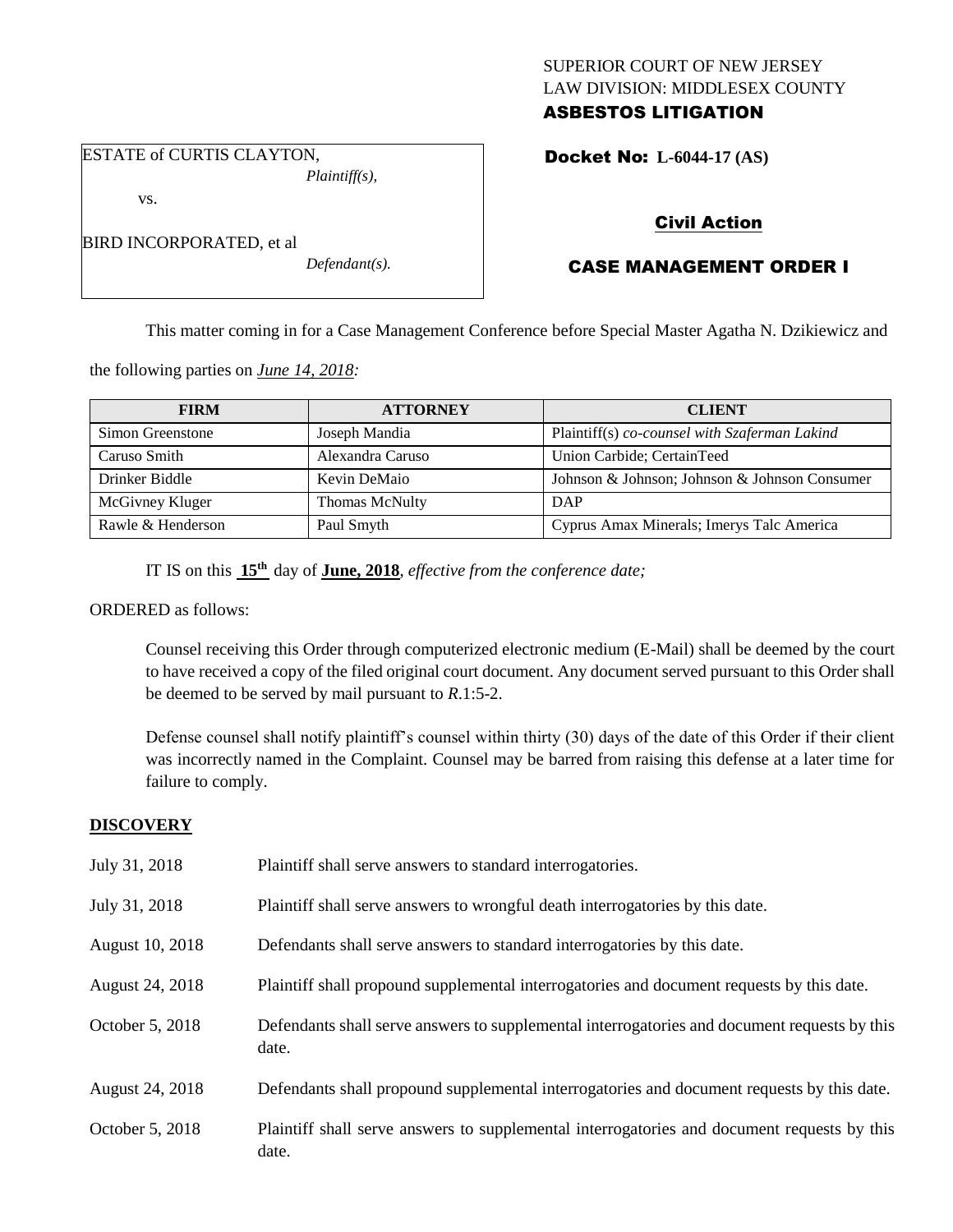- December 31, 2018 Fact discovery, including depositions, shall be completed by this date. Plaintiff's counsel shall contact the Special Master within one week of this deadline if all fact discovery is not completed.
- January 31, 2019 Depositions of corporate representatives shall be completed by this date.

## **EARLY SETTLEMENT**

May 17, 2019 Settlement demands shall be served on all counsel and the Special Master by this date.

### **SUMMARY JUDGMENT MOTION PRACTICE**

| March 29, 2019 | Plaintiff's counsel shall advise, in writing, of intent not to oppose motions by this date. |
|----------------|---------------------------------------------------------------------------------------------|
| April 12, 2019 | Summary judgment motions shall be filed no later than this date.                            |
| May 10, 2019   | Last return date for summary judgment motions.                                              |

## **MEDICAL DEFENSE**

- July 31, 2018 Plaintiff shall serve executed medical authorizations (along with answers to interrogatories) by this date.
- July 31, 2018 Plaintiff shall serve a diagnostic medical report and any medical records in plaintiff's possession by this date.
- March 29, 2019 Plaintiff shall serve medical expert reports by this date.
- March 29, 2019 Upon request by defense counsel, plaintiff is to arrange for the transfer of pathology specimens and x-rays, if any, by this date.
- June 28, 2019 Defendants shall identify its medical experts and serve medical reports, if any, by this date. In addition, defendants shall notify plaintiff's counsel (as well as all counsel of record) of a joinder in an expert medical defense by this date.

#### **LIABILITY EXPERT REPORTS**

March 29, 2019 Plaintiff shall identify its liability experts and serve liability expert reports or a certified expert statement by this date or waive any opportunity to rely on liability expert testimony.

June 28, 2019 Defendants shall identify its liability experts and serve liability expert reports, if any, by this date or waive any opportunity to rely on liability expert testimony.

### **ECONOMIST EXPERT REPORTS**

- March 29, 2019 Plaintiff shall identify its expert economists and serve expert economist report(s), if any, by this date or waive any opportunity to rely on economic expert testimony.
- June 28, 2019 Defendants shall identify its expert economists and serve expert economist report(s), if any, by this date or waive any opportunity to rely on economic expert testimony.

 $\_$  ,  $\_$  ,  $\_$  ,  $\_$  ,  $\_$  ,  $\_$  ,  $\_$  ,  $\_$  ,  $\_$  ,  $\_$  ,  $\_$  ,  $\_$  ,  $\_$  ,  $\_$  ,  $\_$  ,  $\_$  ,  $\_$  ,  $\_$  ,  $\_$  ,  $\_$  ,  $\_$  ,  $\_$  ,  $\_$  ,  $\_$  ,  $\_$  ,  $\_$  ,  $\_$  ,  $\_$  ,  $\_$  ,  $\_$  ,  $\_$  ,  $\_$  ,  $\_$  ,  $\_$  ,  $\_$  ,  $\_$  ,  $\_$  ,